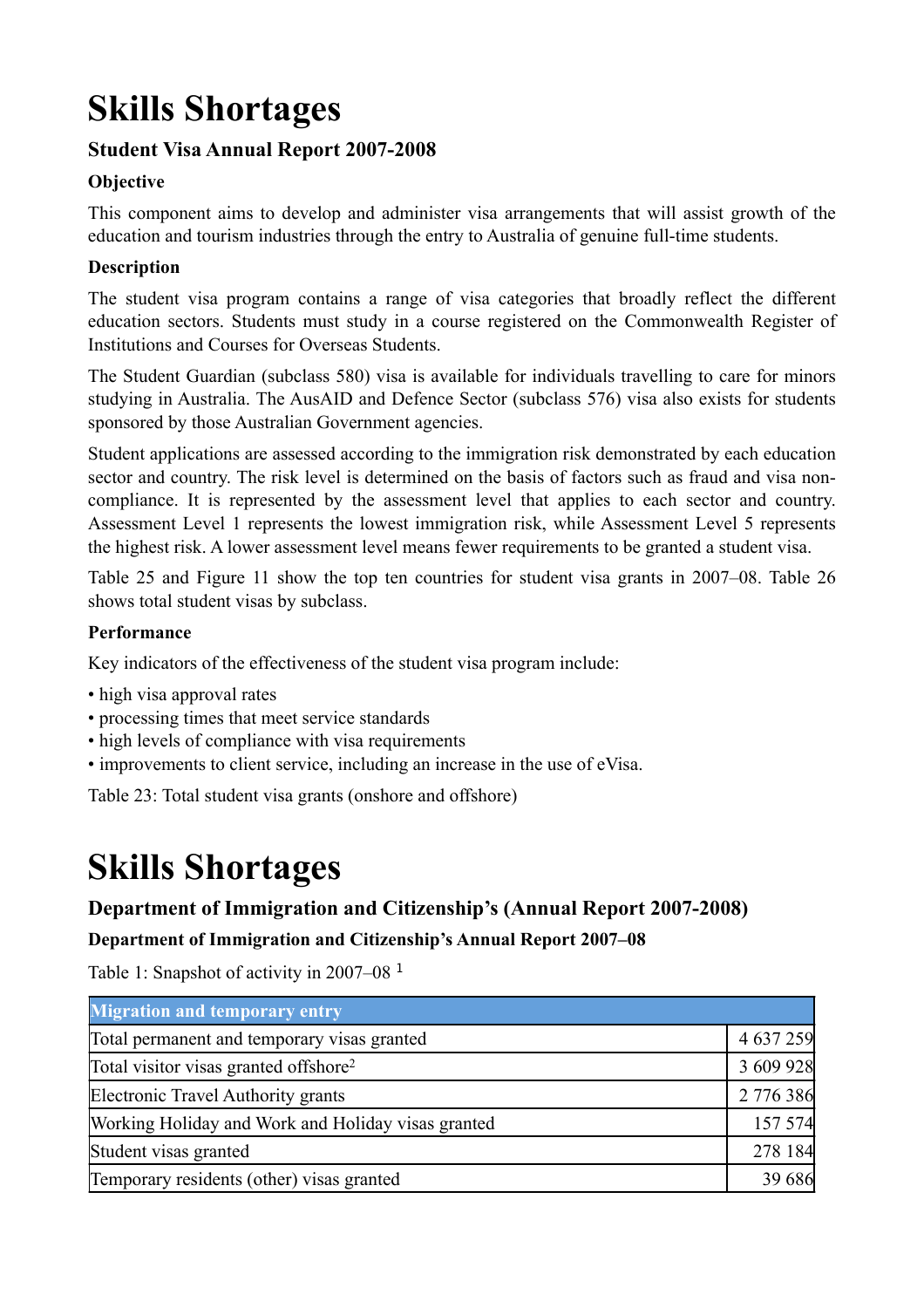| Temporary Skilled Migration visas granted                                                                                  | 110 570    |
|----------------------------------------------------------------------------------------------------------------------------|------------|
| Family Stream outcome                                                                                                      | 49 870     |
| Skill Stream outcome                                                                                                       | 108 452    |
| State/Territory or Employer Sponsored visas granted                                                                        | 31 290     |
| <b>Total Migration Program outcome</b>                                                                                     | 158 630    |
| Refugee and humanitarian entry                                                                                             |            |
| Humanitarian Program visas granted                                                                                         | 13 0 14    |
| <b>Border security</b>                                                                                                     |            |
| Passenger and crew arrivals and departures                                                                                 | 25 700 000 |
| Immigration clearances refused at airports                                                                                 | 1 1 8 9    |
| Immigration clearances refused at seaports                                                                                 | 424        |
| Unauthorised boat arrivals (people)                                                                                        | 25         |
| Compliance                                                                                                                 |            |
| Percentage of temporary entrants and permanent visa holders who complied with<br>their visa conditions                     | 99%        |
| Unlawful non-citizens located                                                                                              | 10 722     |
| Notices issued to employers of illegal workers                                                                             | 750        |
| Removals and departures                                                                                                    | 8 4 0 4    |
| <b>Detention</b>                                                                                                           |            |
| Illegal foreign fishers taken into detention                                                                               | 1 2 3 2    |
| Visa overstayers taken into detention                                                                                      | 1 2 8 3    |
| Total number of people taken into detention                                                                                | 4 5 1 4    |
| Total number of people released or removed from detention                                                                  | 4601       |
| Illegal foreign fishers in detention as at 30 June 2008                                                                    | 26         |
| Visa overstayers or people who breached visa conditions in detention as at 30 June<br>2008                                 | 323        |
| Total number of people in detention as at 30 June 2008                                                                     | 402        |
| <b>Settlement</b>                                                                                                          |            |
| Refugees who arrived and received help through the Integrated Humanitarian<br><b>Settlement Strategy</b>                   | 9 5 5 6    |
| Migrant community service grants managed through the Settlement Grants Program<br>and Community Settlement Services Scheme | 332        |
| <b>Citizenship</b>                                                                                                         |            |
| Number of people conferred Australian citizenship at ceremonies                                                            | 121 221    |
| People approved as Australian citizens by conferral, descent and resumption                                                | 107 662    |
| Calls to Citizenship Information Line                                                                                      | 612 218    |
| <b>Multicultural affairs</b>                                                                                               |            |
| Event registrations for Harmony Day                                                                                        | 388        |
| Living in Harmony website hits                                                                                             | 202 370    |
| People participating in Living in Harmony partnership activities                                                           | 163 000    |
| <b>Client contact</b>                                                                                                      |            |